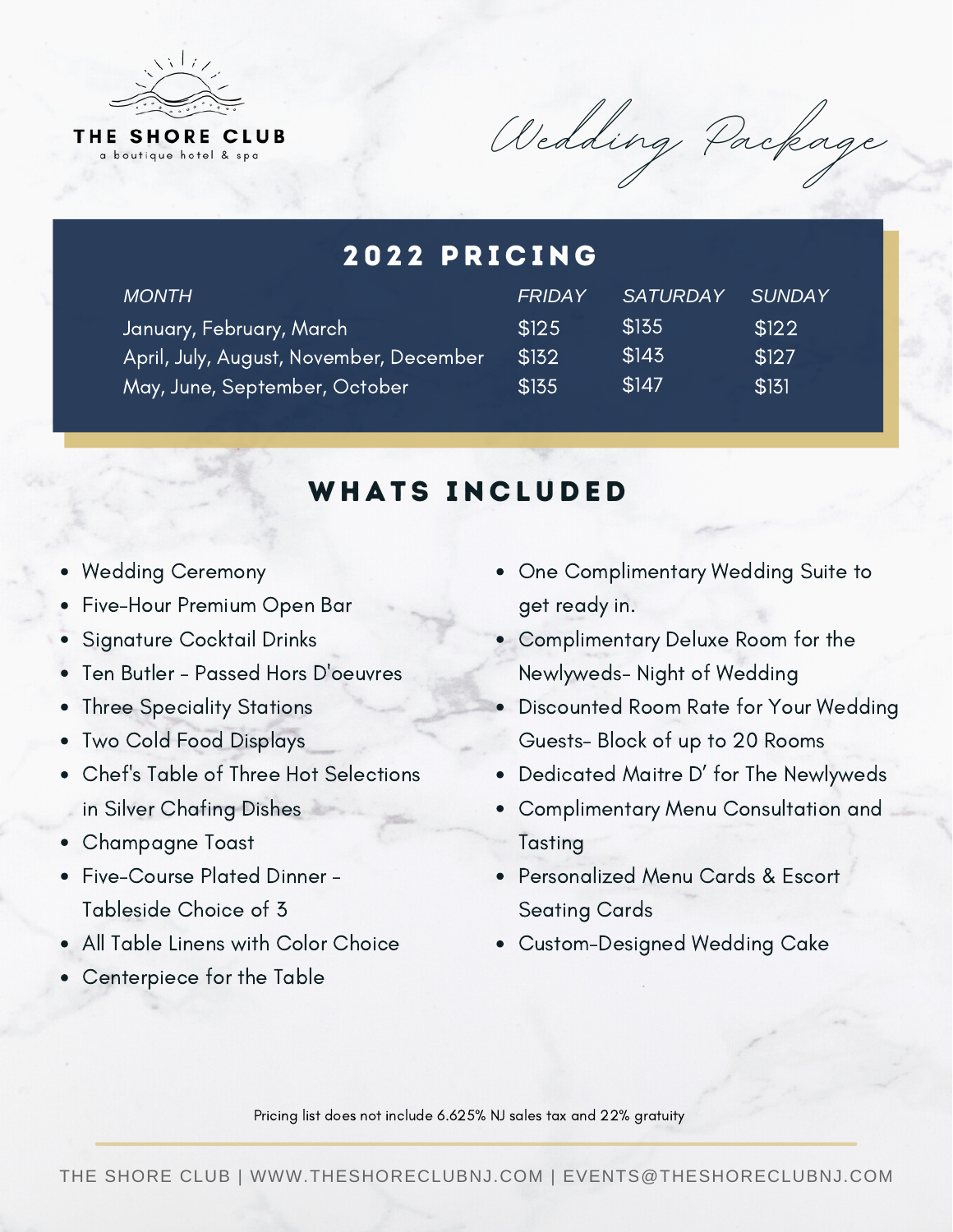

Wedding Package

#### January, February, March April, July, August, November, December May, June, September, October \$130 \$137 \$140 \$140 \$148 \$152 \$127 \$132 \$136 2023 PRICING *MONTH FRIDAY SATURDAY SUNDAY*

## WHATS INCLUDED

- Wedding Ceremony
- Five-Hour Premium Open Bar
- **Signature Cocktail Drinks**
- Ten Butler Passed Hors D'oeuvres
- Three Speciality Stations
- Two Cold Food Displays
- Chef's Table of Three Hot Selections **in Silver Chafing Dishes**
- Champagne Toast
- Five-Course Plated Dinner -Tableside Choice of 3
- All Table Linens with Color Choice
- Centerpiece for the Table
- One Complimentary Wedding Suite to get ready in.
- Complimentary Deluxe Room for the Newlyweds- Night of Wedding
- Discounted Room Rate for Your Wedding Guests- Block of up to 20 Rooms
- Dedicated Maitre D' for The Newlyweds
- Complimentary Menu Consultation and Tasting
- Personalized Menu Cards & Escort Seating Cards
- Custom-Designed Wedding Cake

Pricing list does not include 6.625% NJ sales tax and 22% gratuity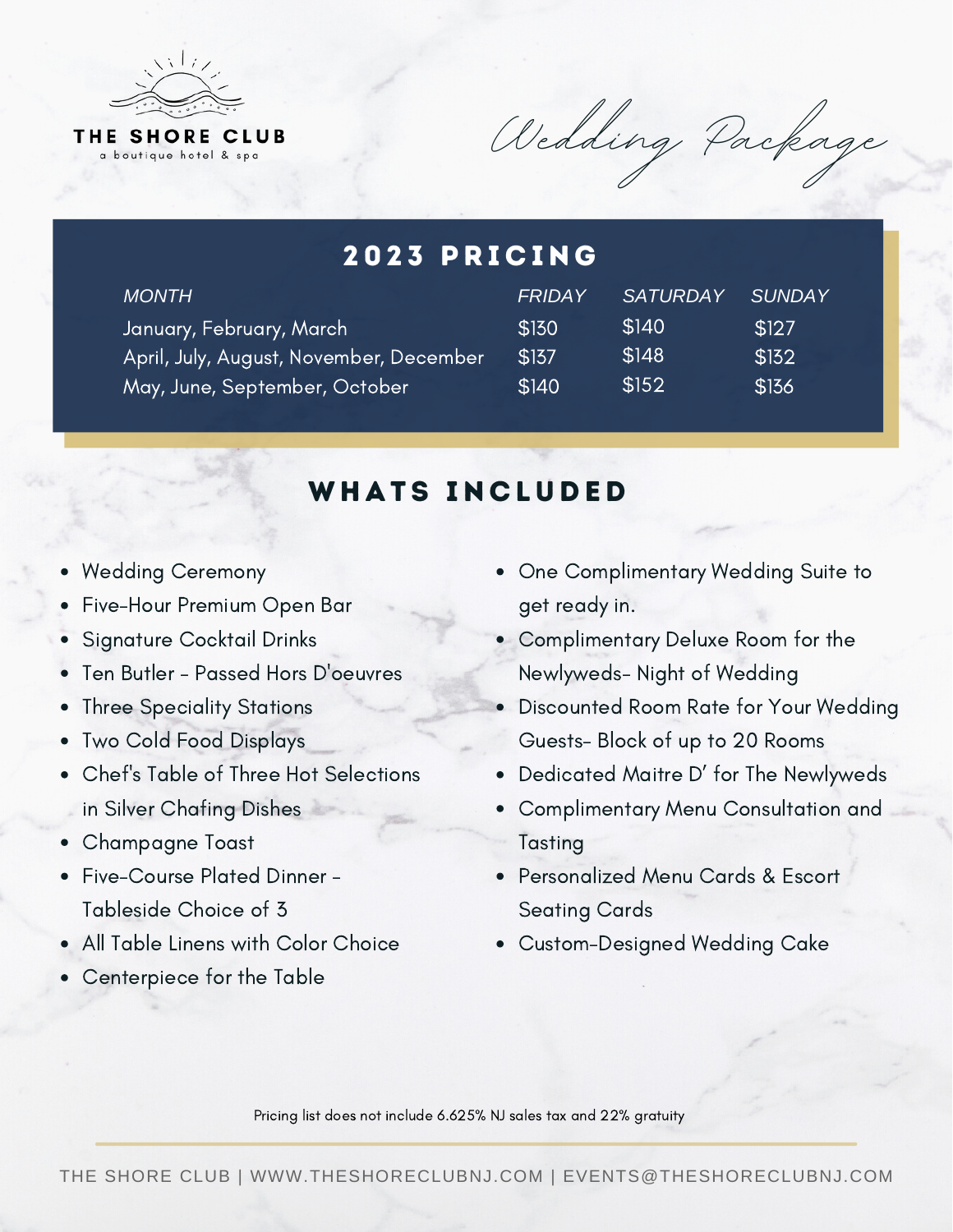

Wedding Package

#### January, February, March April, July, August, November, December May, June, September, October \$135 \$142 \$145 \$145 \$153 \$157 \$132 \$137 \$141 2024 PRICING *MONTH FRIDAY SATURDAY SUNDAY*

#### WHATS INCLUDED

- Wedding Ceremony
- Five-Hour Premium Open Bar
- **Signature Cocktail Drinks**
- Ten Butler Passed Hors D'oeuvres
- Three Speciality Stations
- Two Cold Food Displays
- Chef's Table of Three Hot Selections **in Silver Chafing Dishes**
- Champagne Toast
- Five-Course Plated Dinner -Tableside Choice of 3
- All Table Linens with Color Choice
- Centerpiece for the Table
- One Complimentary Wedding Suite to get ready in.
- Complimentary Deluxe Room for the Newlyweds- Night of Wedding
- Discounted Room Rate for Your Wedding Guests- Block of up to 20 Rooms
- Dedicated Maitre D' for The Newlyweds
- Complimentary Menu Consultation and Tasting
- Personalized Menu Cards & Escort Seating Cards
- Custom-Designed Wedding Cake

Pricing list does not include 6.625% NJ sales tax and 22% gratuity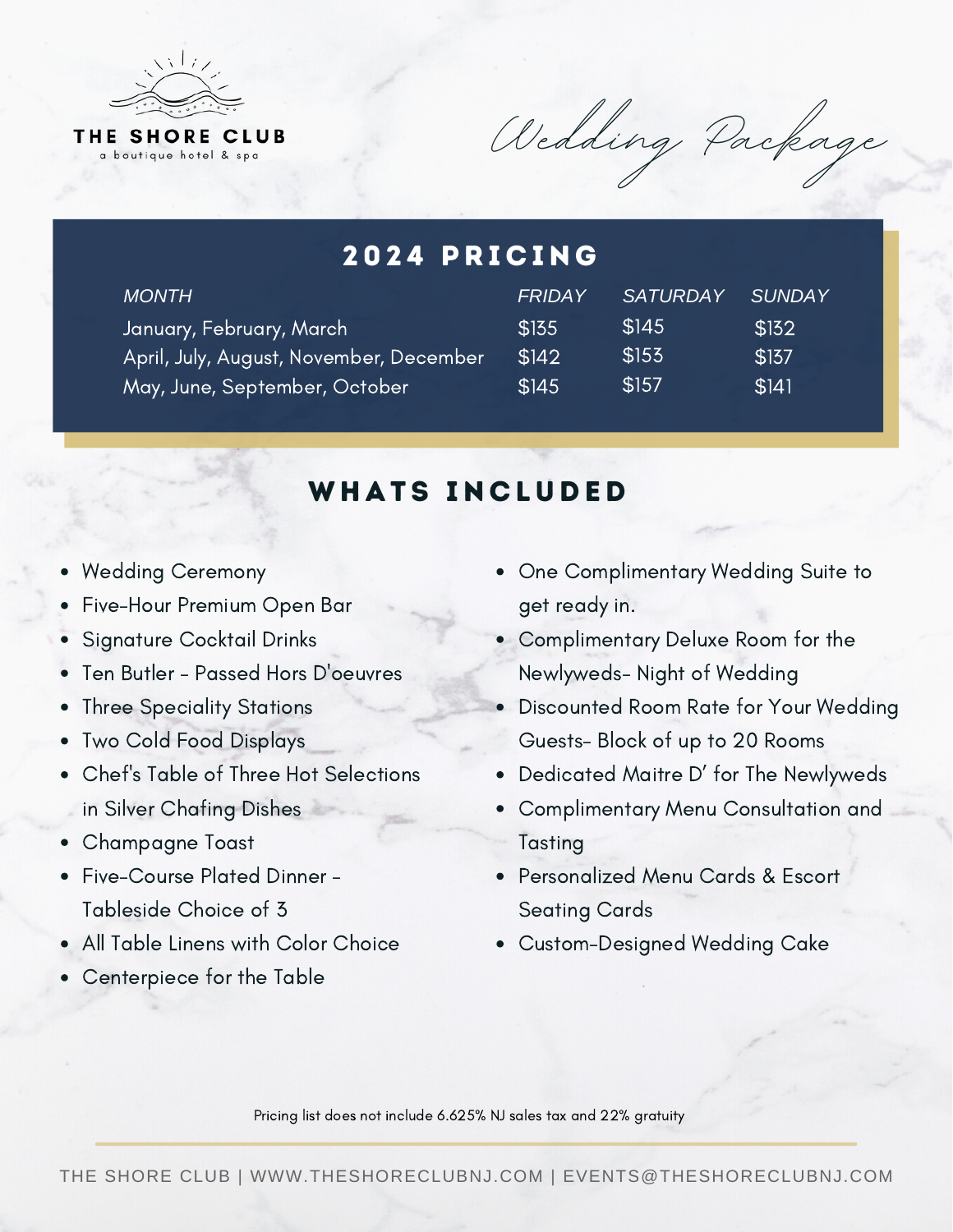

a boutique hotel & spa

Premium Bar,

#### VODKA GIN

Lairs Vodka Absolut Absolut Citron Stoli Stoli Orange Stoli Strasberi Stoli Raspberry Pinacle Whipped Stoli Vanilla Titos Three Olives Cherry Three Olive Cake Grey Goose La Poite Ketel One Citron Ketel One Sky Cherry Sky Raspberry Belvedere

#### **TEQUILA**

Juarez Silver 1800 Reposado Espolon Blanco Casamigos Resposado Casamigos Blanco Casamigos Anejo Patron Silver Cuervo Gold

Bombay **Hendricks** St. Germain **Beefeaters** Tanqueray Lairds Gin

#### **RUM**

Lairs Rum Bacardi Bacardi Mango Bacardi Dragon Berry Captain Morgan Goslings Black Myers Sailor Jerry Malibu Bacardi Limon

## **BOURBON**

Bookers Basil Haydens Jim Bean Jim Beam Devil Cut Woodford Reserve Knob Creek Bulleit Bourbopn Bulleit Bourbon (Rye) Widown Jane

#### WHISKEY

Bankers Club Whiskey Jack Daniels Jack Daniels Honey B&B jack Fire Seagrams 7 Seagrams Vo Crown Royal Southern Comfort Johnny Walker Red Johnny Walker Black Tullamore Dew Jameson Mcallan 14 Macallan 12 Canadian Club

## **SCOTCH**

Bankers Club Scotch Disaronno Makers Mark Dewars Chivas Regal 12 Glenlivet 12 Oban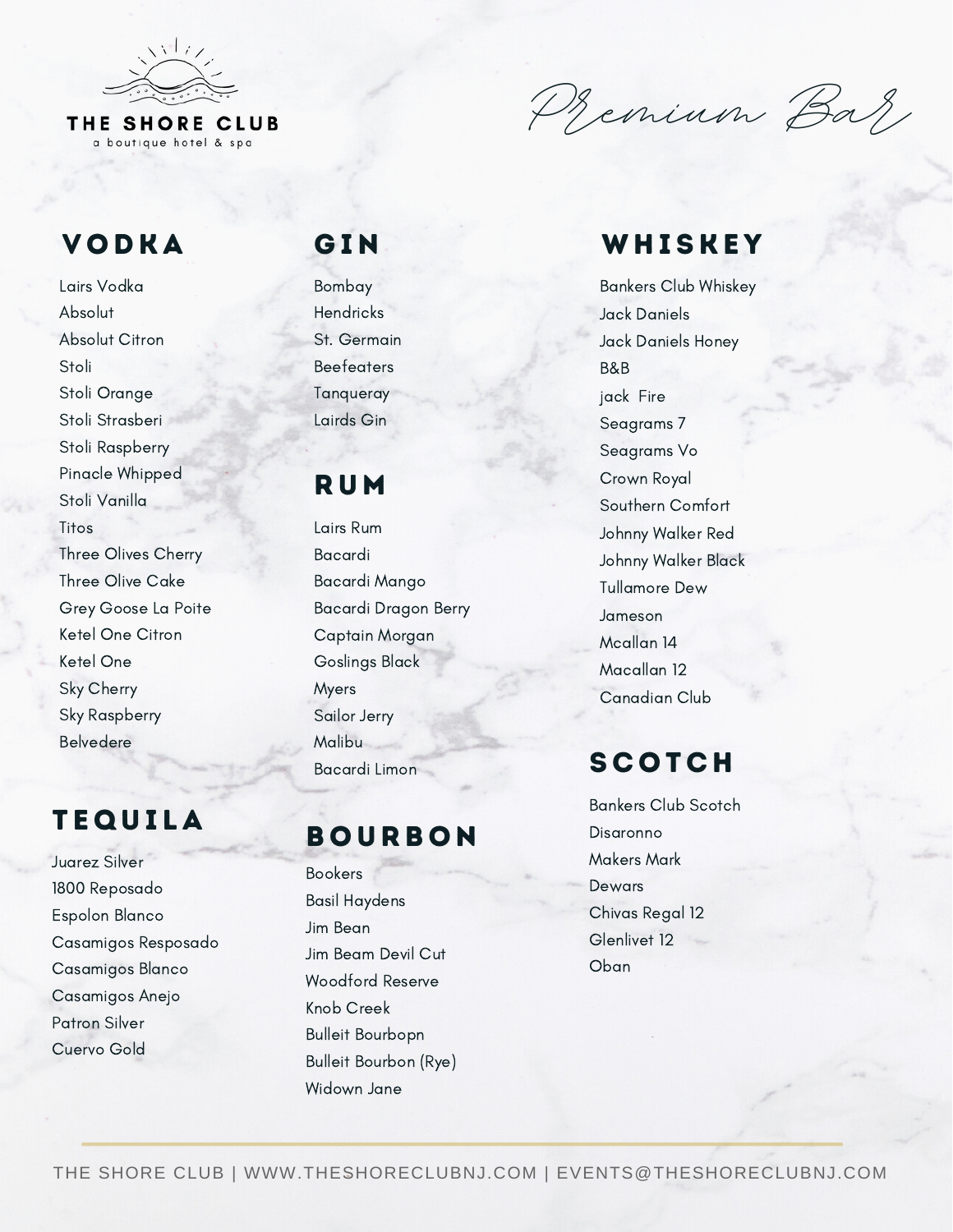

a boutique hotel & spa

Premium Bar

# BE ER

Budweiser Coors Lite Miller Lite Yuengling **Corona** Corona Light Michelob Ultra Blue Moon Heineken Yuengling Sam Adams Lose Cannon (IPA) Sweet Water 420 (Pale Ale) White Claw Kane- Head High IPA

# **WINE**

Sycamore Lane Cabinet Sycamore Lane Merlot Seaglass Pinot Nior J. Lohr Cabinet Sycamore Lane White Zinfandel Sycamore Lane Chardonnay Vicolo Pinot Grigio Seaglass Sauvignon Blanc Processo Juiletto Rose Friexinet Champagne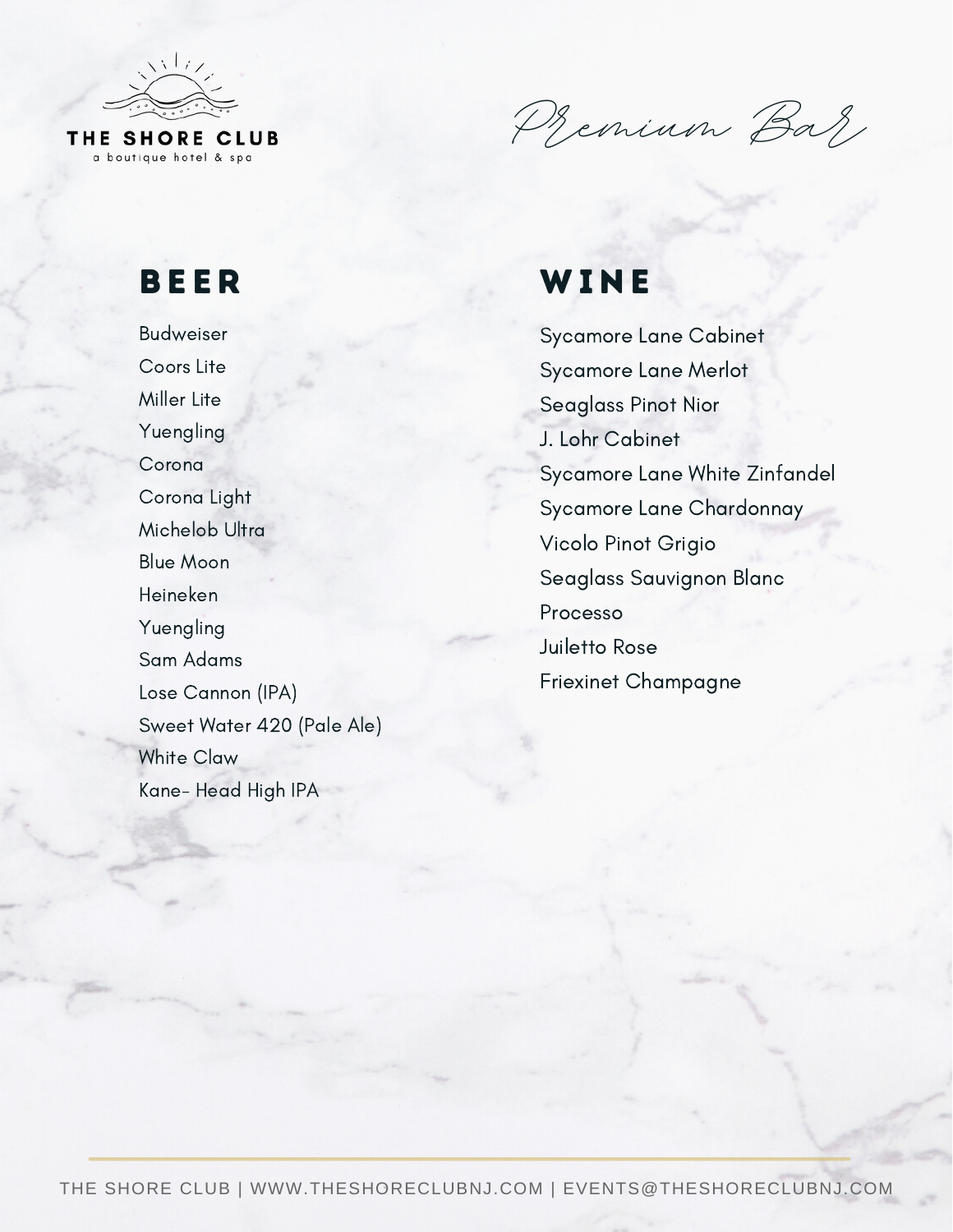

Cocktail Hour

**BUTLER PASSED** 

(Choice of Ten)

- Mac and Cheese Bites
- Coconut Chicken Skewers with Pineapple Salsa
- Chicken and Cheddar Quesadillas with Guacamole and Salsa
- Parmesan Crusted Chicken with Honey Mustard Dipping Sauce
- Cheesesteak Eggrolls
- Pretzel Sticks
- Margherita Flatbread Squares
- "Coney Island" Cocktail Franks Wrapped in Puff Pastry
- Mini Cheddar Burgers
- Miniature Grilled Corned Beef Reubens
- Crispy Potato Pancakes with Crème Fraiche
- Old Bay Seasoned French Fries
- Vegetable Spring Rolls
- Tomato Bruschetta on Garlic Crostini
- Spinach & Feta in Phyllo
- Fried Mozzarella Triangles
- Miniature Assorted Grilled Cheese
- Wild Mushroom Quesadilla with Guacamole
- Short Rib & Fontina Mini Panini
- Mini Philadelphia Style Cheesesteak Hoagie
- Mini Cubano Sandwich w/ Pork, Ham, Swiss, & Pickles
- Slab Bacon with Spicy Mustard
- Fried Pickle Planks
- Smoked Pulled Pork Tenderloin in a Mini Southern Style Biscuit
- Skirt Steak Fajita in a Tortilla Tart Shell
- Seasonal Soup Shooter
- Corn Fritters
- Edamame Dumplings
- Asparagus Rollups w/ Asiago & Blue Cheese wrapped in Phyllo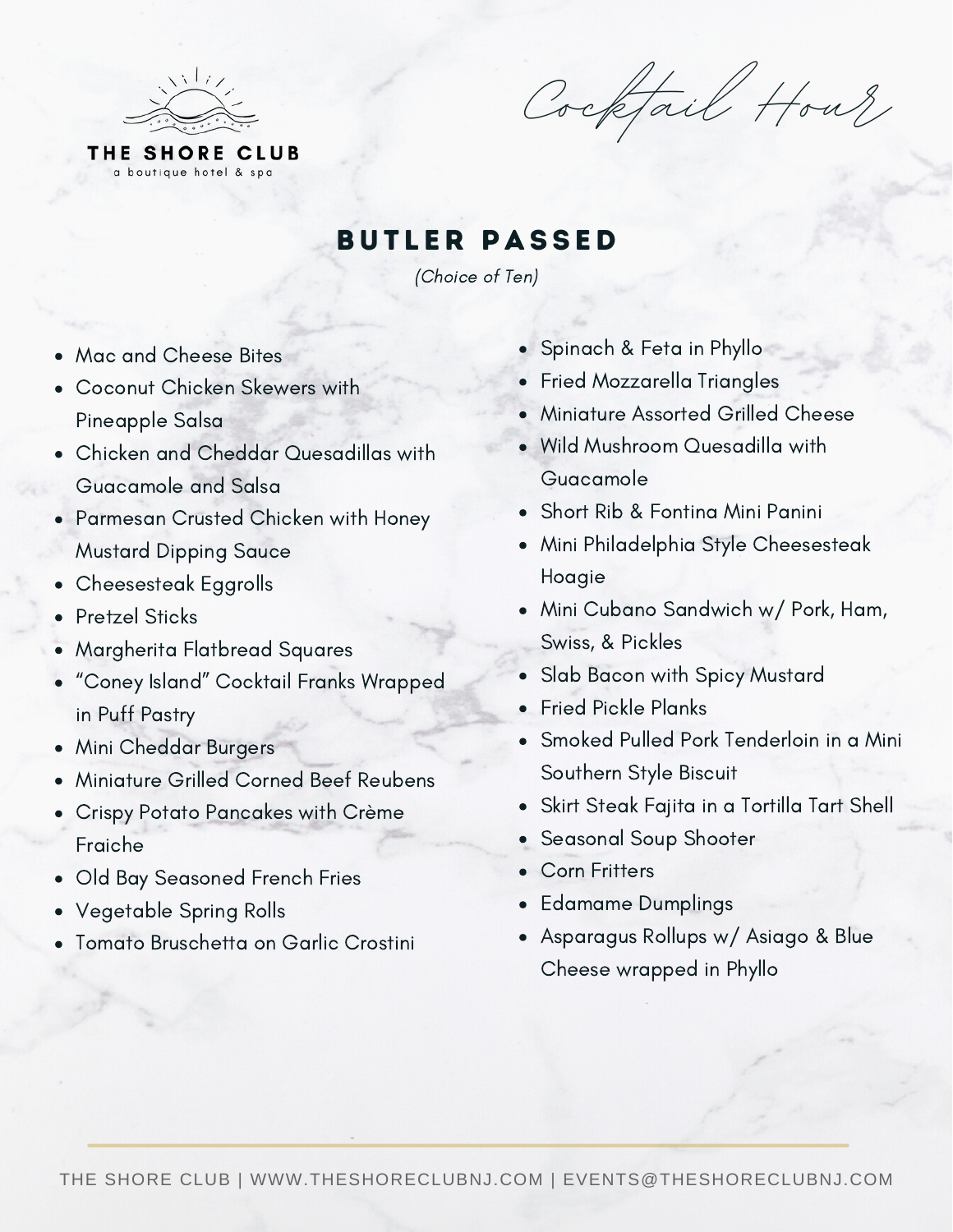

Cocktail Hour

#### COLD DISPLAY

(Choice of Two)

Imported and Domestic Cheeses with Crackers and Flatbreads Fresh Seasonal Array of Fruits and Melons Tomato Bruschetta with Garlic Crostini Vegetable Crudite

ICE SCULPTURE -Only Included for Saturday Weddingswith Fresh Shrimp, Oysters, and Clams on the 1/2 Shell or Steamed Clams

#### (Choice of Three) HOT CHAFING DISHES

Paella prepared with lobster claws, clams and scallops presented on saffron rice Boneless Chicken Filet with a Mustard Sauce Crisp Fried Calamari with Spicy Red Sauce Sweet Italian Sausage with Bell Peppers Petite Stuffed Cabbage New Zealand Mussels Marinara Eggplant Rollatini Oriental Pepper Steak Chicken & Artichokes in a White Wine Sauce Baked Stuffed Shells Swedish Meatballs Tortellini Alfredo Buffalo Chicken Wings Cavatelli with Broccoli Penne Pasta with Creamy Vodka Sauce Cheese Pierogies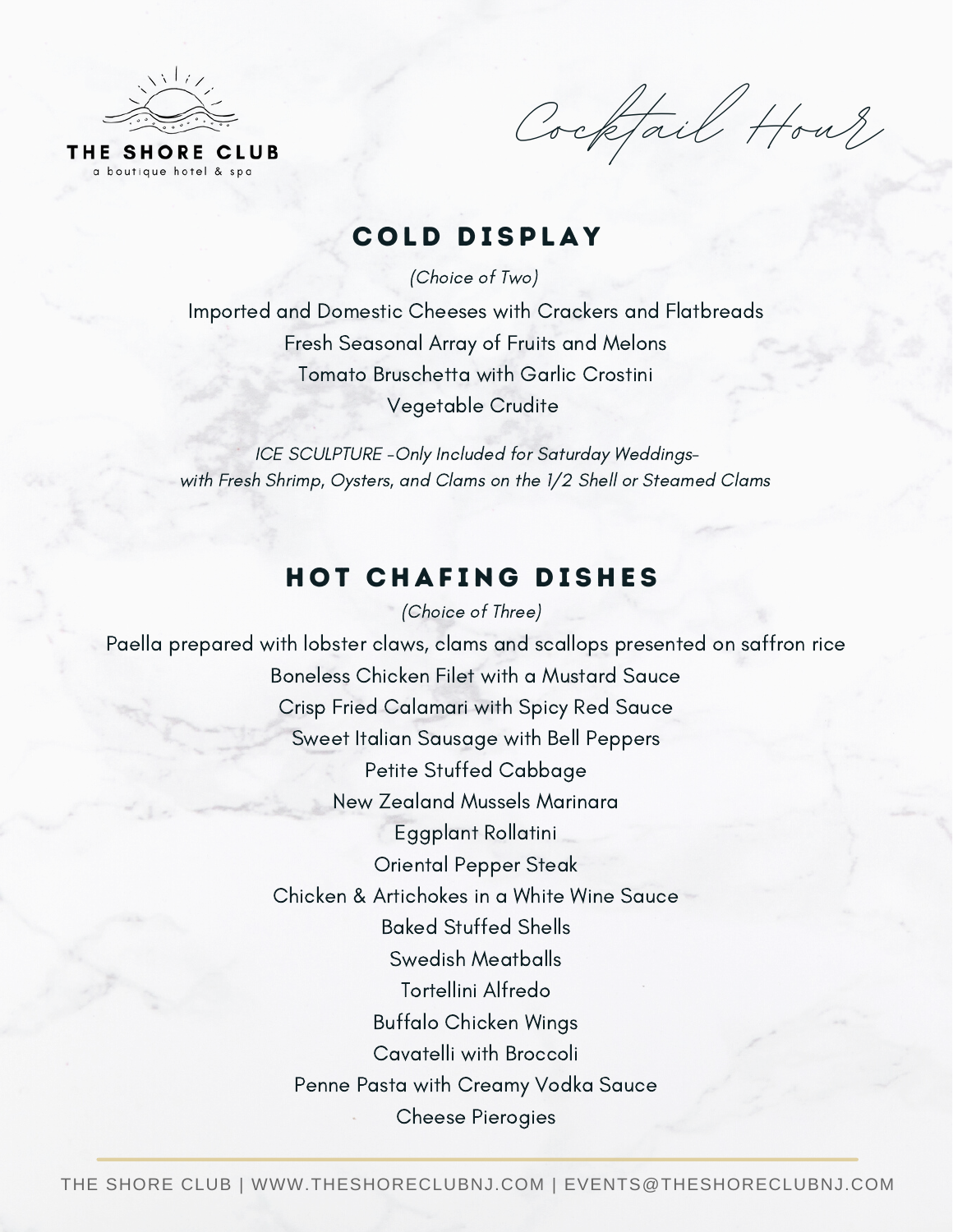

Cocktail Hour

#### SPECALIATY STATIONS

#### (Choice of Three)

Pasta Station Your Choice of Two Pastas: Penne, Tri-Color Rotini, Fusilli, or Bow Ties Tossed with Your Choice of Two Sauces: Marinara, Alfredo, Basil & Tomato, Vodka, Creamy Mushroom, Red Clam, Pesto or Bolognaise or Broccoli, Portobella Mushrooms, Roasted Red Peppers, Sundried Tomatoes in a Virgin Olive Oil.

Mashed Potato Martini Bar Your Choice of Two Potatoes: Rich, Homemade Fresh Whipped Idaho Potatoes, Garlic Mashed or Roasted Sweet Potatoes Condiments include Sour Cream and Chives, Butter, Crumbled Bacon, Diced Scallions, Sauteed Mushrooms, Blue Cheese

Carving Station Your Choice of Two: Pastrami, Roast Vermont Turkey, Glazed Baked Virginia Ham, Bourbon Roasted Fresh Pork Loin, Demi Glaze Roasted Leg of Lamb or Corned Beef

Slider Station Mini Sirloin Burgers served on Freshly Baked Rolls with a Variety of Toppings to Include; Diced Onions, Shredded Lettuce, Chopped Tomatoes, Ketchup & Mustard

Asian Wok Station Bok Choy, Water Chestnuts, Mushrooms, Carrots, Chicken & Beef Sauteed in a Ginger Teriyaki Sauce served with Lo Mein Noodles

Gourmet Mac 'n' Cheese Bar Layers of Cooked Macaroni Blended with Imported Cheeses - Cheddar, Manchego, Gruyere, Swiss. Then Add your Favorite Toppings Bacon, Ham, Breadcrumbs, Potato Chips, Roasted Tomato

Antipasto Station Roasted Peppers, Marinated Fresh Mozzarella, Artichokes, Marinated Mushrooms, Sliced Capicola Ham, Salami

Guacamole Station Made to Order Guacamole in a Mexican Molcajete; Ripe Avocado with Chopped White Onions, Tomatoes, Cilantro & Jalapenos. Served with Tortilla Chips

**Scampi Station** Scallops & Shrimp sautéed in Scampi Sauce served over Seasoned Rice

Grilled Cheese Station Made to Order Grilled Cheese Sandwich served w/ Seasonal Soup

Veggies on the Grill Station Marinated & Grilled Broccoli, Julianne Carrots & Peppers, Sliced Zucchini, Eggplant, Halved Plum Tomatoes & Mushrooms

50's Some of the 50's Favorites (Equals 2 Stations). Made to Order: Sliders, Philly Cheesesteaks, French Fries, Onion Rings, Malted Milk Shakes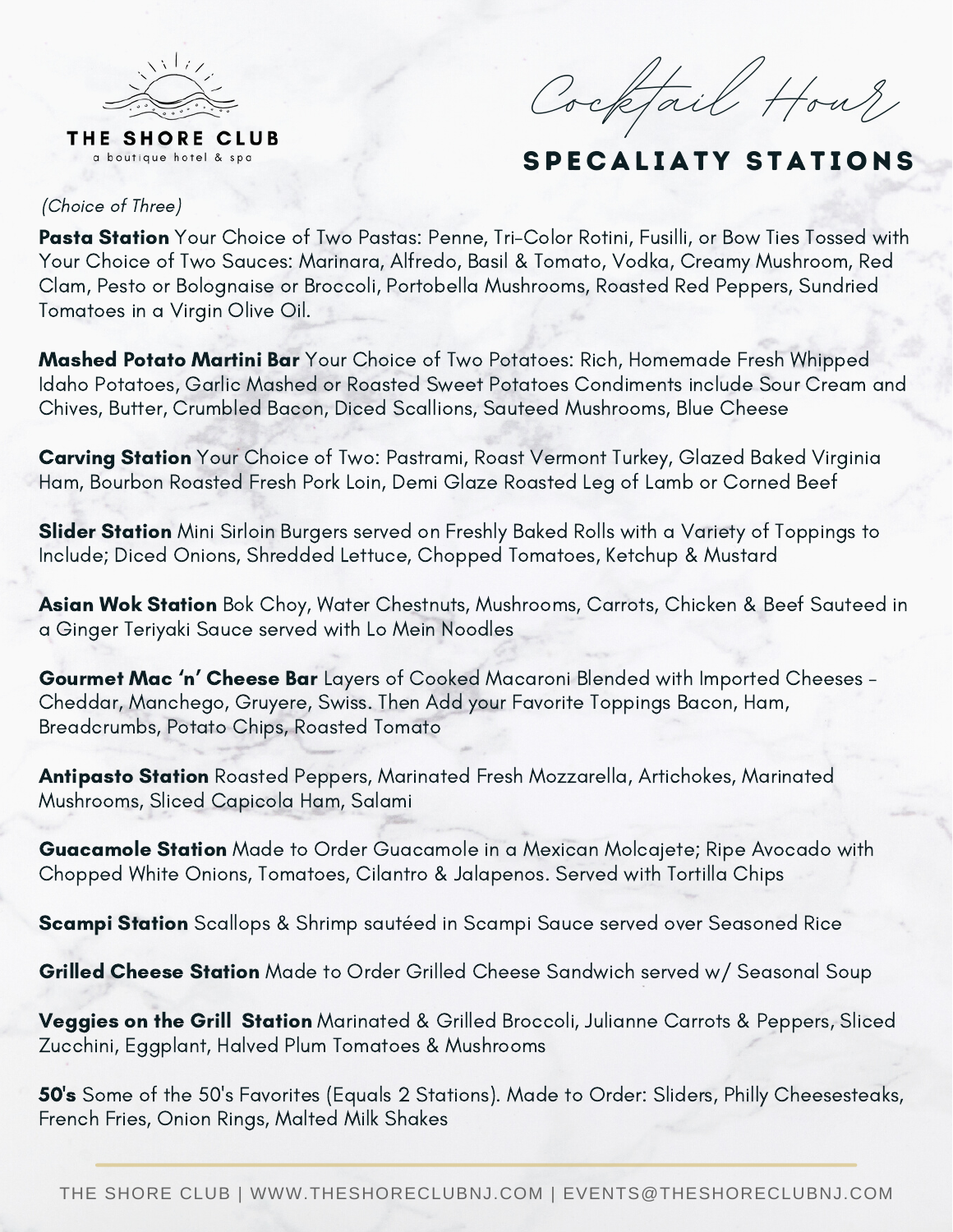

Cocktail Hour

#### SPECALIATY STATIONS

Continued

**Italian** A Combination of our Antipasto Station & Pasta Station (1 pasta with 1 sauce) accompanied with Burrata Cheese over a pool of Basil Pesto, with Mixed Field Greens & Sauteed Grape Tomatoes

Gourmet Slider Choice of Two: Angus Beef, Pork, or Crab Cake Burgers. Served with Freshly Baked Rolls with a Variety of Toppings including Diced Onions, Shredded Lettuce, Chopped Tomatoes, Ketchup & Mustard

Surf & Turf Grilled sliced Filet Mignon served on Herbed Crostini and Topped with your choice of Lobster, Scallops, or Shrimp with a Trio of Sauces \* Choice at Cocktail Hour or Dinner\* \$5 surcharge per person

Luck of the Irish Guinness Beer; Carving with Corned Beef & Pastrami. Accompaniments: Rye Bread, Pretzel Bread, Pickles, Saurkraut, Russian Dressing, Swiss Cheese & Mustard

Man Cave Choice of 3 Craft Beers. Chicken Wings; Buffalo Wings. Carving With Flank Steak. Accompaniments: Grilled Onions & Mushrooms, Sauces - Bordelaise, Au-Poiuve, Bearnaise

New York Deli Drink: Not Your Fathers Root Beer Float (Stoli Vanilla, Spiked Root Beer & Whip Cream). Bite-Sized Grilled Reuben's, Kosher Beef Hot Dogs, Sauerkraut, Grilled Onions; Carving Pastrami & Corned Beef with Rye & Spiced Mustard, Knishes

Pan Asian Drink: Red Dragon Martini (Fruity & Fiery). Chinese Lo Mein Noodle Boxes; Chicken, Beef & Shrimp Teriyaki; Chinese Dumpings; Spring Rolls

Down Town Drink: Jack Daniels Spiked Lemonade. Crispy Chicken Tender Sandwiches; Accompaniments: Lettuce, Tomato, Jalapeno Mayonnaise, Pickles. Pulled Pork or Beef Sliders with Sweet Potato Fries; Lobster Mac & Cheese; Cornbread

Japanese Bento Box Drink: Ice Cold Sakitinis. Sushi - 3 pieces per person. (Minimum of 125 Guests)

Taco Bar Drink: Pineapple Habanero Infused Margaritas Chipotle Braised Beef, Tequila Grilled Shrimp, Citrus Cilantro Grilled Chicken. Made to Order Guacamole. Accompaniments: Pico de Gallo, Black Beans, Salsa, Sour Cream, Cheese, Tortilla Chips.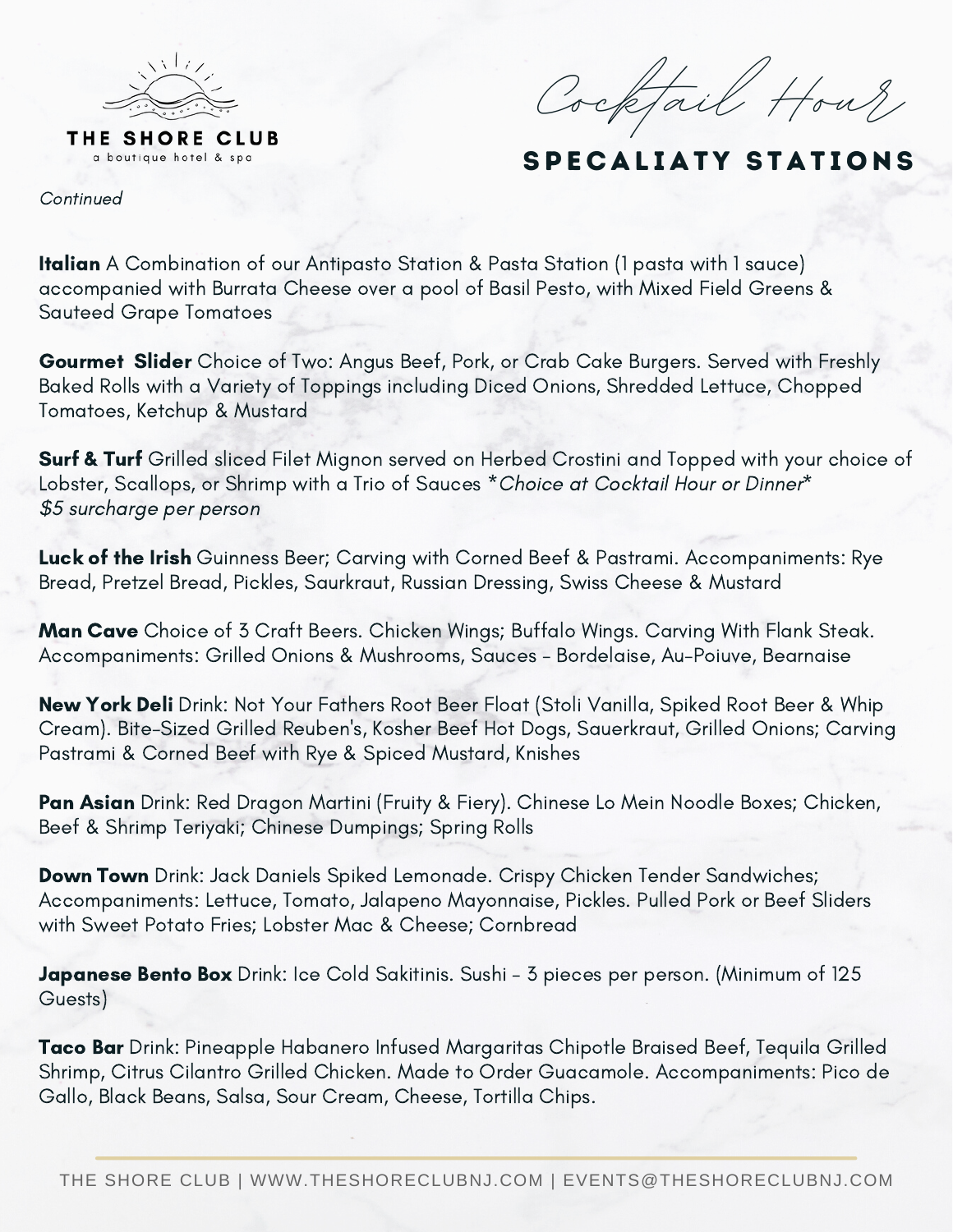

Reception

#### **SALAD**

(Choice of One)

Mixed Field Greens with Tomatoes, Walnuts, Cranberries, Gorgonzola Cheese in a Balsamic Dressing Field of Greens with Feta, Fresh Strawberries & Almonds with Champagne Vinaigrette Classic Caesar Salad Seasonal Fresh Garden Salad

#### **ENTREE**

(Choice of Three)

Roasted French Breast of Chicken with Caramelized Shallots, Wild Mushrooms in a Madeira Wine Sauce Stuffed French Breast of Chicken with Demi Glaze Sauce Herb Crusted Seared Salmon with Citrus Butter over Fresh Spinach Pecan Crusted Chilean Sea Bass with Mandarin Glaze or w/ Fresh Tomato Bruschetta Slow Roasted Prime Rib of Beef Au Jus Peppercorn Seared Chateaubriand in a Bordelaise Sauce Filet Mignon Wellington with a Red Wine Demi Glace Lemon Peppered Chicken and Shrimp 10 oz Filet Mignon

#### Additional Charge \$3 Surf n Turf - Filet Mignon & Lobster Tail

(8 oz Filet Mignon or Chateaubriand)

#### **DESSERT**

Custom Wedding Cake Designed By You & Our Partnered Bakery

(Choice of Two)

Ice Cream Sundae Bar Assorted Pastries Donuts & Milk Zeppolis & Dipping Sauce

\*See our Add-Ons Page for Additions to your Package\*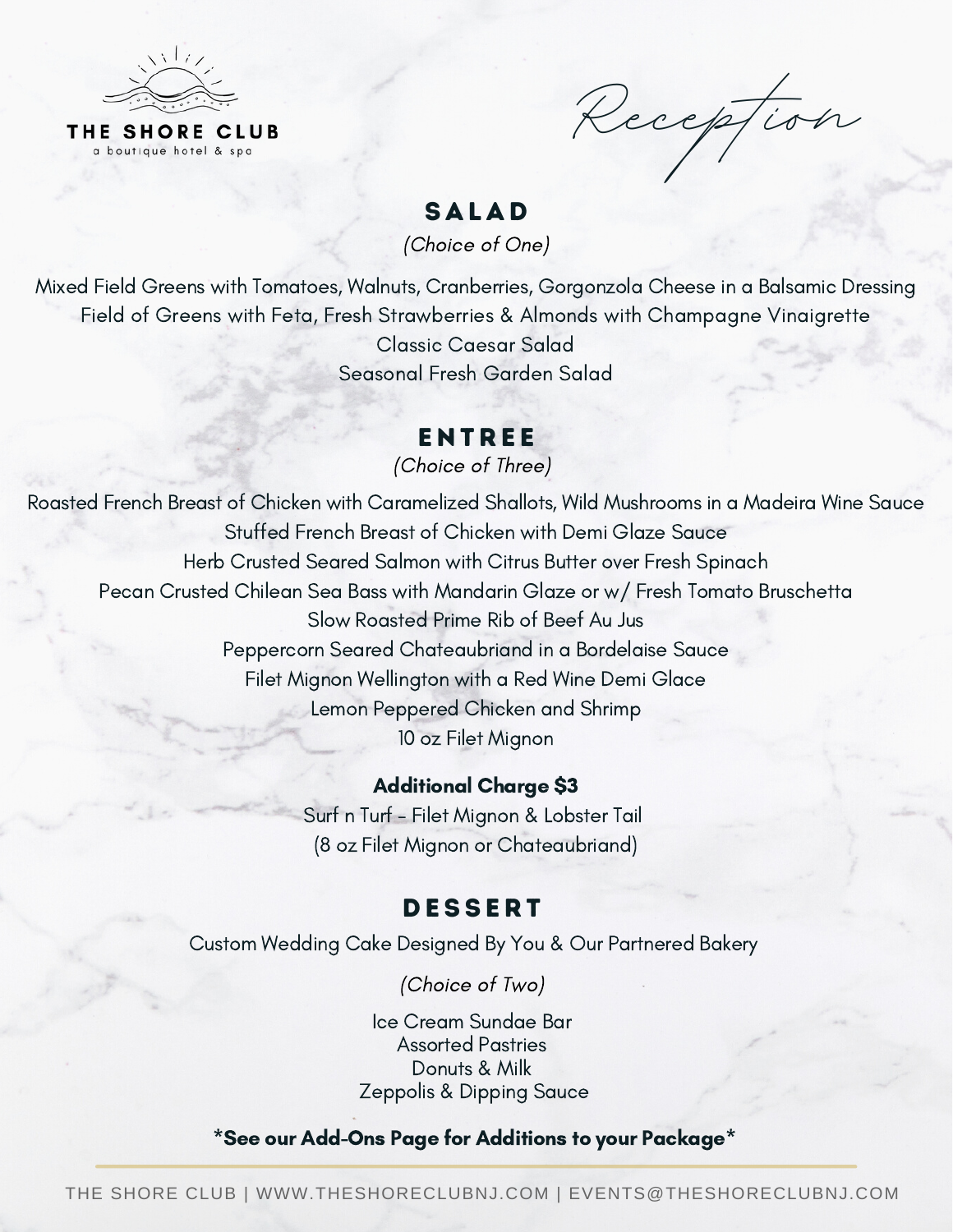

Add-Ons

#### SPECIALTY STATIONS

(\$5-\$8 Per Person)

#### DESSERT STATIONS

(\$5 Per Person)

Ice Cream Sundae Bar Assorted Pastries Donuts & Milk Zeppolis & Dipping Sauce

## **FAREWELL STATIONS**

(\$5 Per Person)

Hot Pretzels Ice Cream Cones Milk Shakes Philly Cheese Steaks Sliders & Fries

THE SHORE CLUB | WWW.THESHORECLUBNJ.COM | EVENTS@THESHORECLUBNJ.COM